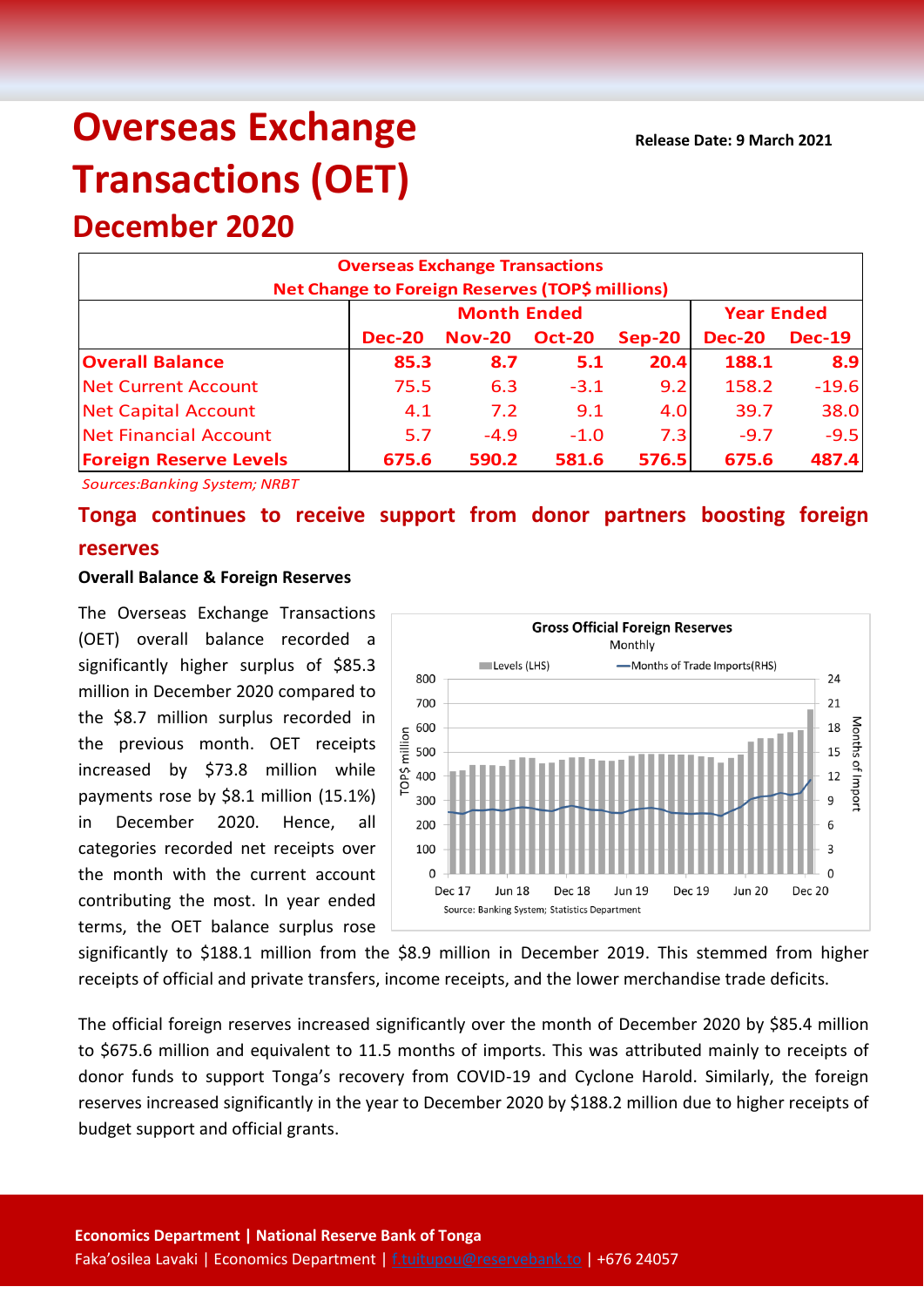#### **Current Account**

| <b>Current Account (TOP\$ millions)</b> |                    |               |               |          |                   |               |  |  |
|-----------------------------------------|--------------------|---------------|---------------|----------|-------------------|---------------|--|--|
|                                         | <b>Month Ended</b> |               |               |          | <b>Year Ended</b> |               |  |  |
|                                         | <b>Dec-20</b>      | <b>Nov-20</b> | <b>Oct-20</b> | $Sep-20$ | <b>Dec-20</b>     | <b>Dec-19</b> |  |  |
| Net Current Account                     | 75.5               | 6.3           | $-3.1$        | 9.2      | 158.2             | $-19.6$       |  |  |
| Merchandise Trade                       | $-36.7$            | $-35.5$       | $-40.0$       | $-34.5$  | $-411.0$          | $-407.9$      |  |  |
| Services                                | $-4.3$             | 2.5           | $-2.0$        | $-1.3$   | $-0.5$            | 24.1          |  |  |
| Income                                  | 3.1                | 2.4           | 2.8           | 2.6      | 17.4              | 5.0           |  |  |
| <b>Transfers</b>                        | 113.4              | 37.1          | 36.1          | 42.4     | 552.3             | 359.1         |  |  |

*Sources: Banking System;NRBT*

The substantial rise in the current account surplus from \$6.3 million in the previous month to \$75.5 million in December 2020 was a result of higher net receipts in the transfers, and income accounts. Annually, the current account surplus increased significantly by \$177.8 million, driven mostly by higher net receipts in the transfers and income accounts, and the lower merchandise trade deficit.

Official transfer receipts rose significantly in December 2020 by \$67.6 million reflecting the receipts of new donor funds to further support Tonga's recovery from COVID-19 and Cyclone Harold. This is in addition to increases in both private and non-profit transfer receipts by \$6.4 million (19.3%) and \$2.9 million (47.1%) respectively, which are mostly remittances and donations to churches. Similarly, total transfer payments also increased over the month by \$0.5 million (7.7%). Over the year to December 2020, the surplus in the transfer accounts rose significantly by \$193.2 million (53.8%) to \$552.3 million, due mostly to higher official transfer receipts and remittances.

The income account surplus rose by \$0.8 million (32.4%) in December 2020, driven by a \$0.7 million (20.4%) increase in income receipts while income payments fell slightly by \$0.1 million (6.2%). Annually, the income account surplus rose by \$12.4 million over the year as income receipts increased by \$8.5 million (33.6%), supported by receipts of wages from seasonal workers abroad. This also contributes to remittances holding up over the year despite the negative impacts of COVID-19. Tonga has deployed about 162 workers in December to work in Australian farms.

Import payments increased over the month by \$1.2 million (3.3%), contributing to the higher deficit in the merchandise trade account. The higher import payments resulted from an increase in payments for wholesale & retail trade, other imports (mostly government imports) and construction materials. Similarly, total export proceeds rose marginally over the month from higher marine and agricultural receipts. In year ended terms, the merchandise trade deficit widened by \$3.2 million (0.8%) as export receipts fell by \$7.6 million (38.1%). Proceeds from all categories declined over the year with marine exports decreasing the most. This reflected the impact of COVID-19 on the fisheries sector as closed borders drastically affected the volume of fisheries export. On the other hand, import payments fell over the year by \$4.4 million (1.0%) as payments for imports of oil and wholesale & retail trade declined, coinciding with the lower global oil and commodity prices during the year in addition to weak consumption activities.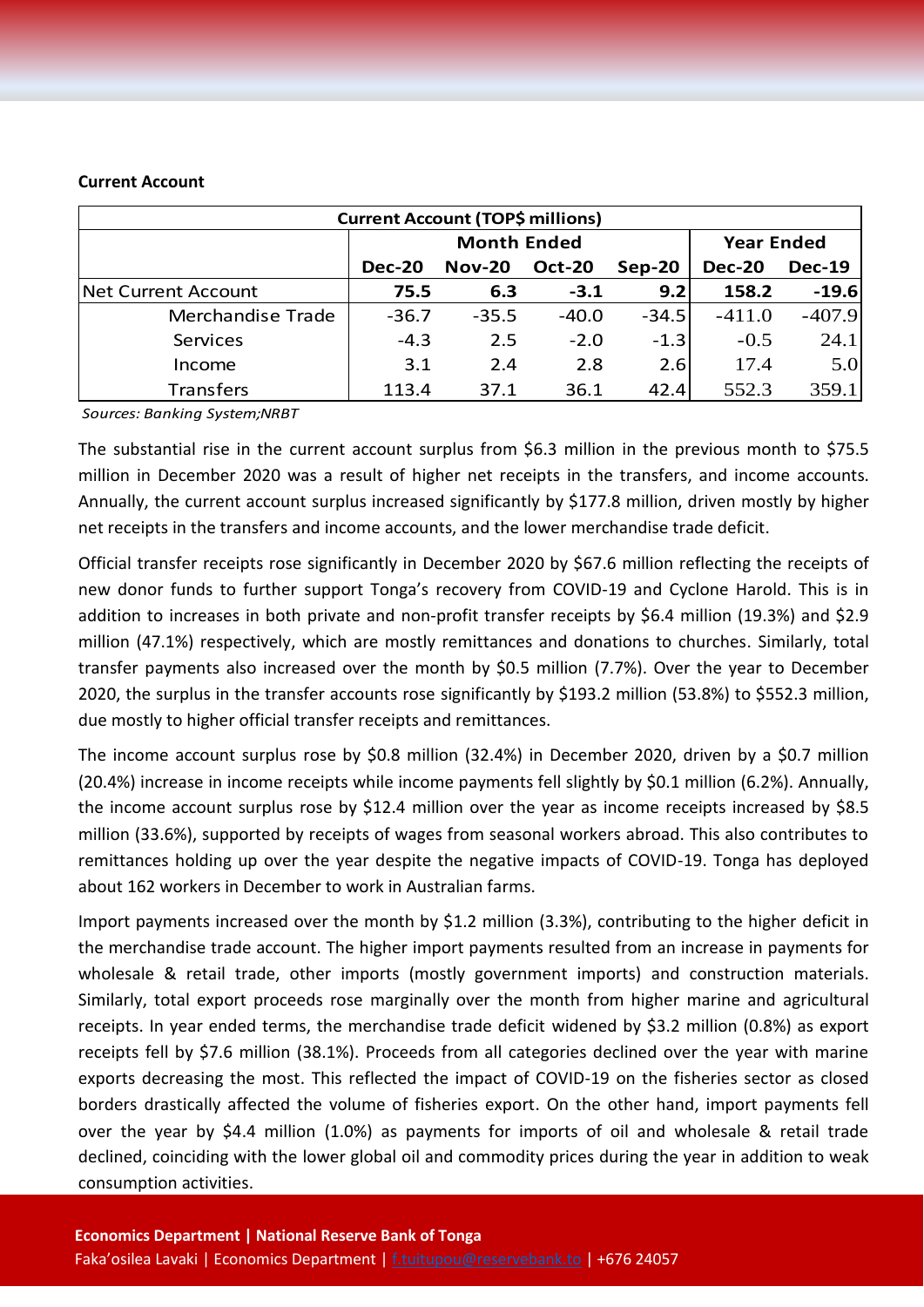The services account deteriorated over the month to \$4.3 million deficit following the \$2.5 million surplus in November 2020, driven by a \$4.8 million (64.1%) increase in service payments. This was attributed to higher payments mainly for transport services, government goods & services, and travel services (primarily from credit card transactions). Over the year to December 2020, the services account recorded a \$0.5 million deficit which is lower compared to the \$24.1 million surplus in December 2019. This reflects the impact of the border lockdown on tourism activities over the past year. Both travel receipts and payments declined over the year by \$91.8 million (67.8%) and \$33.3 million (58.5%) respectively.

#### **Capital Account**

| Capital Account (TOP\$ millions) |               |                    |                   |          |               |               |  |  |
|----------------------------------|---------------|--------------------|-------------------|----------|---------------|---------------|--|--|
|                                  |               | <b>Month Ended</b> | <b>Year Ended</b> |          |               |               |  |  |
|                                  | <b>Dec-20</b> | <b>Nov-20</b>      | <b>Oct-20</b>     | $Sep-20$ | <b>Dec-20</b> | <b>Dec-19</b> |  |  |
| <b>Net Capital Account</b>       | 4.1           | 7.2                | 9.1               | 4.0      | 39.7          | 38.0          |  |  |
| Official                         | 2.4           | 5.6                | 7.6               | 3.0      | 25.9          | 18.1          |  |  |
| Private                          | 1.8           | 1.6                | $1.5\,$           | 1.0      | 13.7          | 19.9          |  |  |

*Sources: Banking System;NRBT*

A surplus of \$4.1 million was recorded in the capital account for the month of December 2020, lower than the \$7.2 million surplus in the previous month. This was mainly due to a decline in official capital receipts by \$3.3 million.

Annually, the capital account recorded a higher surplus of \$39.7 million compared to the \$38.0 million surplus recorded in December 2019. This reflected receipts mainly for the reconstruction projects of houses that was destroyed by tropical cyclones Gita and Harold. This is in addition to the decline in capital account payments as both official and private payments for investment projects abroad fell over the year to December 2020.

# **Financial Account**

| <b>Financial Account (TOP\$ millions)</b> |                    |          |               |          |                   |               |  |  |
|-------------------------------------------|--------------------|----------|---------------|----------|-------------------|---------------|--|--|
|                                           | <b>Month Ended</b> |          |               |          | <b>Year Ended</b> |               |  |  |
|                                           | <b>Dec-20</b>      | $Nov-20$ | <b>Oct-20</b> | $Sep-20$ | <b>Dec-20</b>     | <b>Dec-19</b> |  |  |
| Net Financial Account                     | 5.7                | $-4.9$   | $-1.0$        | 7.3      | $-9.7$            | $-9.5$        |  |  |
| Direct Investment                         | 0.4                | 0.0      | $-0.1$        | 0.3      | 0.5               | $-2.9$        |  |  |
| Portfolio Investment                      | 0.0                | 0.0      | 0.0           | 0.0      | 0.0               | $-22.4$       |  |  |
| Other Investment                          | 5.3                | $-4.9$   | $-0.9$        | 7.0      | $-10.2$           | 15.8          |  |  |

*Note: The Net Financial Account figures incorporate also the net reconcilliation items which is not reflected in the table below Sources: Banking System;NRBT*

The financial account improved over the month by \$10.6 million from \$4.9 million deficit recorded in November 2020. This was mainly due to higher inflow of other investments, particularly interbank transfer receipts.

In year ended terms, the financial account deficit widened by \$0.3 million from the \$9.5 million deficit in the previous year. This was mostly driven by higher outflow of other investments mostly for interbank transfers.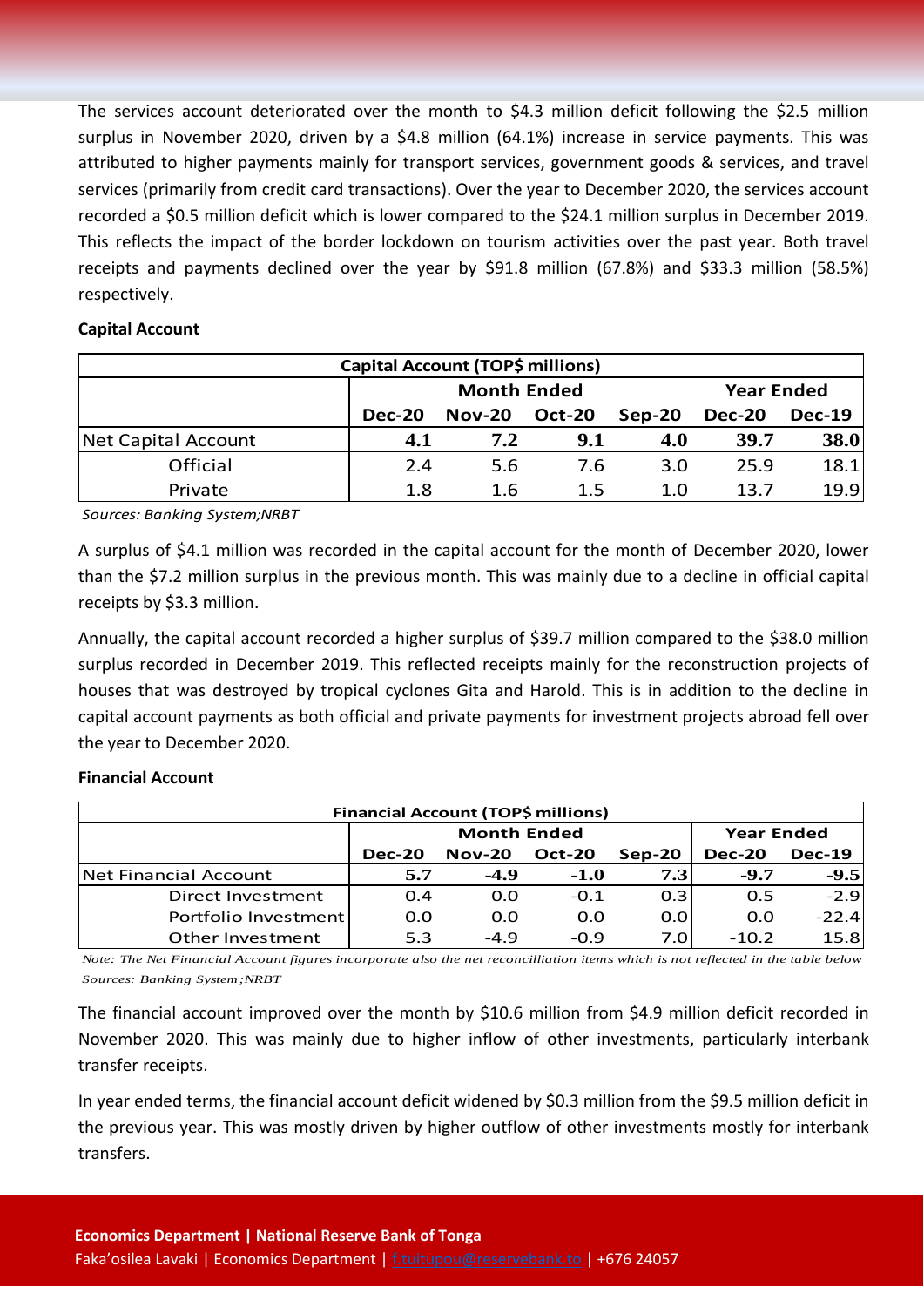## **Outlook**

The NRBT anticipates macroeconomic growth to contract in the medium term given the ongoing COVID-19 pandemic and associated uncertainties. This will continue to hinder domestic economic growth and trading behaviour between Tonga and the rest of the world. However, the foreign reserves continue to record high levels and expected to remain above the 3 months minimum import cover threshold. Import payments are expected to pick in the upcoming high season months along with remittance receipts.

In addition, deferrals and suspension of external debt repayments may also affect the outlook. Remittances are still holding up and expected to increase in the near term supported by seasonal workers' departure to Australia. The prolonged state of emergency and high uncertainty of the Covid-19 pandemic, paired with Tonga's vulnerability to natural disasters and external shocks are downside risks to the outlook.